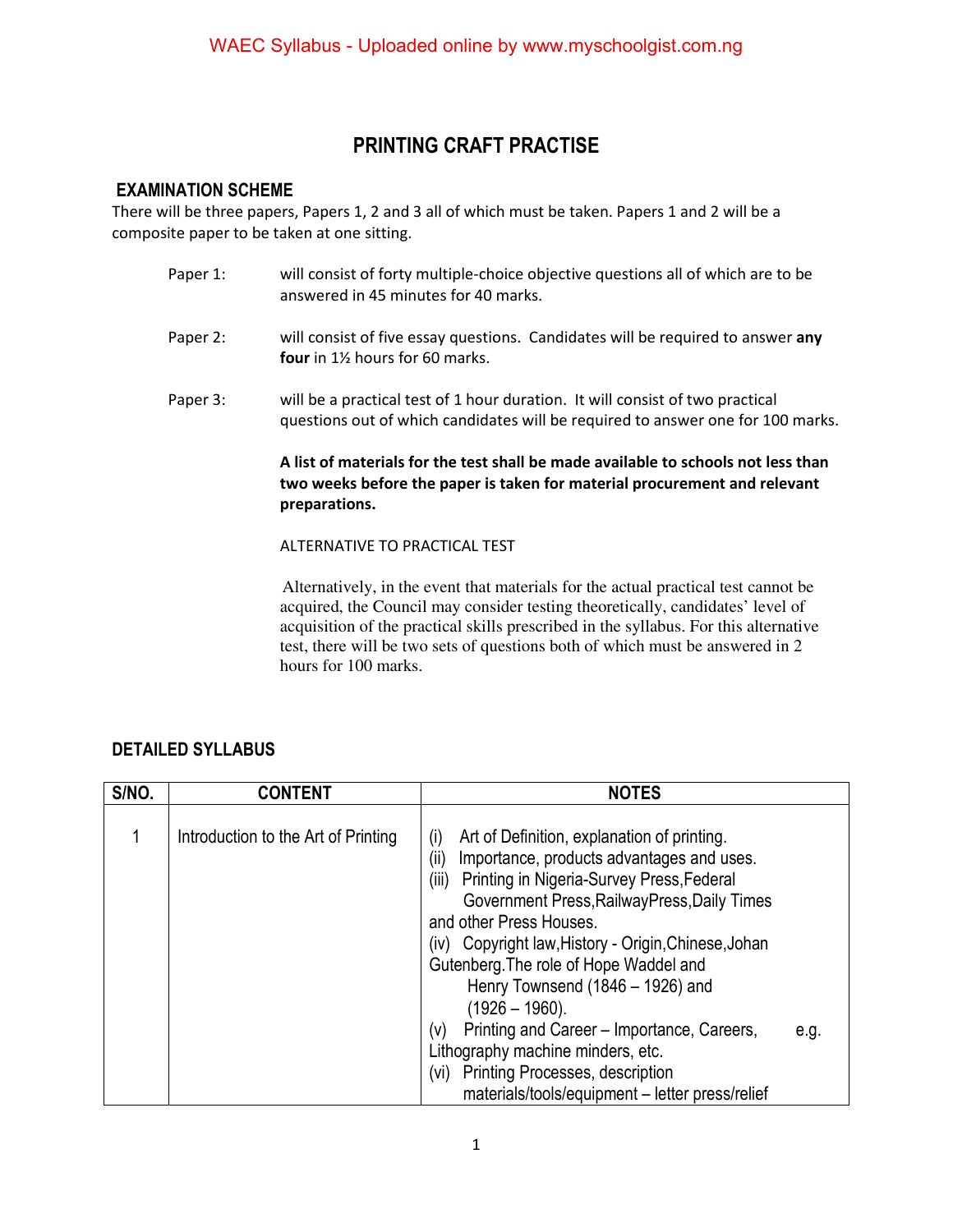|                |                                                  | printing; offset/lithography; Gravure/intaglio,<br>screen, stencil/flexography.                                                                                                                                                                                                                                                                                                                                                           |
|----------------|--------------------------------------------------|-------------------------------------------------------------------------------------------------------------------------------------------------------------------------------------------------------------------------------------------------------------------------------------------------------------------------------------------------------------------------------------------------------------------------------------------|
| $\overline{2}$ | Workshop safety and<br>maintenance               | (i)<br>Technical workshops for printing – types e.g.<br>lithographyand machine room.<br>Safety in the workshop - precautions, air-<br>(ii)<br>condition, electrical and lightings, dark rooms,<br>machine rooms.<br>Safety in the Binding and Print finishing, safety<br>(iii)<br>in<br>the hot metal composition room.<br>(iv) Maintenance of machines, tools and<br>equipment in<br>the Printing workshop,<br>Enumerate the procedures. |
| 3              | Letter Assembly<br>(a) Hand Composition          | Identification e.g. Tools and facilities.<br>Explanation in simple Principles and terminologies,<br>techniques, structures and parts of types.<br>Identification of type faces and typography.                                                                                                                                                                                                                                            |
|                | (b) Design for Printing                          | The concepts of basic design and instrument.                                                                                                                                                                                                                                                                                                                                                                                              |
|                | (c) Mechanical Composition                       | Description and listing of differences between monotype and                                                                                                                                                                                                                                                                                                                                                                               |
|                | Photo-composition<br>(d)                         | linotype; accessories and their uses.<br>Equipment/tools, accessories.<br>(i)<br>(ii)<br>Meaning: principles and components<br>Advantages.<br>(iii)                                                                                                                                                                                                                                                                                       |
| 4              | <b>Print Finishing</b><br>(a)                    | Meaning, importance, etc<br>(i)<br>Types and processes e.g. Edition case binding<br>(ii)<br>and loose leaves.<br><b>Technical Terms.</b><br>(iii)<br>(iv)<br>Materials and accessories.                                                                                                                                                                                                                                                   |
|                | Binding materials, tools<br>(b)<br>and equipment | Materials $-$ e.g. sewing-thread and leathers.<br>(i)<br>Bone-folders and guillotine.<br>(ii)<br>Papers and boards.<br>(iii)                                                                                                                                                                                                                                                                                                              |
|                | (c) Binding                                      | Types: book, pamphlet, padding, edition case,<br>(i)<br>loose – sheet, perfect binding.<br>Processes.<br>(ii)                                                                                                                                                                                                                                                                                                                             |
|                | Pamphlet<br>(d)                                  | Importance, explanation, description and processes, e.g.<br>cutting, stitching, etc.                                                                                                                                                                                                                                                                                                                                                      |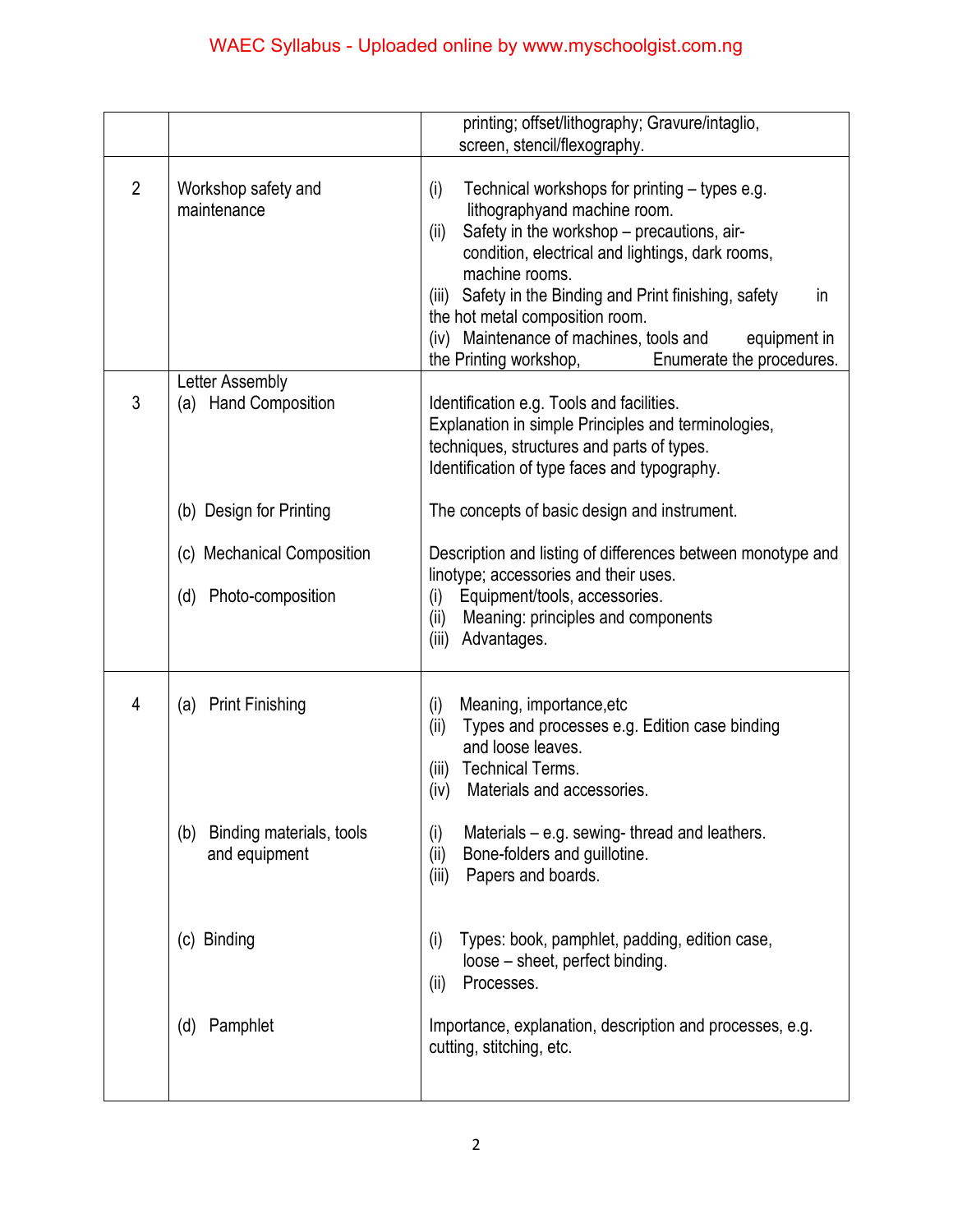|   | Perfect binding<br>(e)                      | Concept, importance and processes.<br>Differences between perfect binding and other types.                                                                                                                                                                                                                                                                                                                                      |
|---|---------------------------------------------|---------------------------------------------------------------------------------------------------------------------------------------------------------------------------------------------------------------------------------------------------------------------------------------------------------------------------------------------------------------------------------------------------------------------------------|
|   | Edition binding<br>(f)                      | Explanation.<br>Edition binding materials and their usages.<br>Distinguish between edition binding and others.                                                                                                                                                                                                                                                                                                                  |
|   | Loose sheet binding<br>(g)                  | Description, operational outline and materials, tools and<br>equipment.                                                                                                                                                                                                                                                                                                                                                         |
|   | Warehouse<br>(h)                            | Define warehouse.<br>(i)<br>(ii)<br>Identification and uses of types of printing<br>materials e.g. paper and board, ink, chemicals,<br>printing surfaces, sizes, substances,<br>grammageetc.<br>Stock and inventory control.<br>(iii)                                                                                                                                                                                           |
| 5 | Screen printing<br>(1) Frame/stencil making | Origin of screen printing<br>(i)<br>Preparation and methods -<br>(ii)<br>wooden frame, mesh (silk), hand-made<br>stencil with<br>card board; stencil using block out<br>method.<br>(iii) Stretching of the mesh on the frame.<br>Materials and tools – frame mesh, shoulder<br>(iv)<br>joint, glue and nails, squeegee, wax, paint,<br>sponge, cardboard, oil base or water free ink.                                           |
|   | Print<br>(a)                                | Making print using stencil with attention on<br>registration marks and different colours.                                                                                                                                                                                                                                                                                                                                       |
|   | Photographic screen<br>(b)<br>making        | Coating of the screen with sensitized solution.<br>(i)<br>Exposure of the screen with the gelatin<br>(ii)<br>solution in suitable source of light and<br>development with water.<br>(iii) Identification and uses of the following<br>$materials -$<br>silk or organdie gelatin coating,<br>dichromate, positive<br>image, board light source,<br>tracing paper, black light<br>source, tracing<br>paper, black paint (Opaque). |
|   | Image Reproduction<br>(c)                   | Transferring of image from the mesh/stencil to<br>the<br>(i)<br>substrate, e.g. paper, sticker, plastic, etc.<br>The use of enlarger and Kodaklith translucent<br>(ii)<br>printing paper.                                                                                                                                                                                                                                       |
| 6 | Lithography - Process Camera<br><b>Work</b> | Preparation, interpretation and uses.                                                                                                                                                                                                                                                                                                                                                                                           |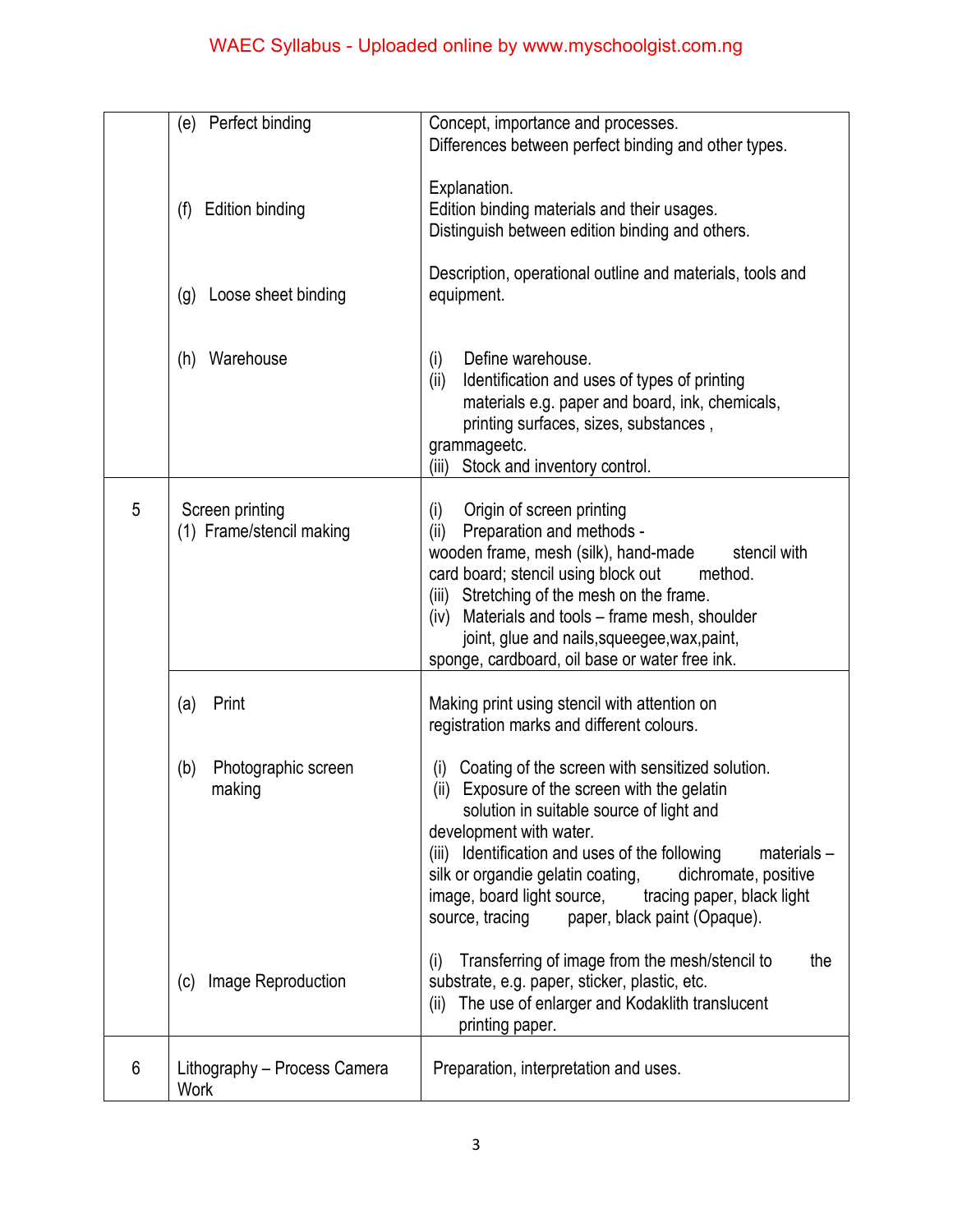# WAEC Syllabus - Uploaded online by www.myschoolgist.com.ng

| (1)<br>Planning -<br><b>Work Ticket</b><br>(a)<br>Layout Planning<br>(b) | Definition of lithography and layout planning<br>(i)<br>The procedure and uses of the layout planning<br>(ii)<br>in<br>chronological order, e.g. identification of<br>griper margin,<br>image area, folds and gutter<br>margins.<br>Materials - Negative/Positive flats, masking<br>(iii)<br>tape/brown paper, etc.<br>Tools and equipment and their uses: Light<br>table,<br>stripping knife, etc.<br>(iv) Identification of Negative/Positive e.g.<br>emulsion<br>and non-emulsion side. |
|--------------------------------------------------------------------------|--------------------------------------------------------------------------------------------------------------------------------------------------------------------------------------------------------------------------------------------------------------------------------------------------------------------------------------------------------------------------------------------------------------------------------------------------------------------------------------------|
| $(2)$ Film making/<br>Process camera                                     | Definition, qualities, functions and safety rules<br>0f<br>(i)<br>darkroom.<br>(ii)<br>Equipment and materials for film making. e.g.<br>chemicals, original art work, (different type)<br>funnels, developing-sink/tray, mixing tools,<br>pail.etc.<br>Process camera; Digital Colour Separation<br>Machine.<br>Types of films and their characteristic,<br>(iii)<br>Panchromatic films, Orthocromatic film,<br>Laser films.                                                               |
| Plate making                                                             | (iv) Chemicals – Developer; fixatives and stop<br>bath;<br>and their uses.<br>Preparation and preservation of films.<br>Effect of safe-light on films.<br>Description of plate making equipment and<br>their<br>uses. e.g. plate processor, developing<br>sink,<br>exposure/frame vacuum, etc.<br>Materials - Pre-sensitised plates, gum,<br>arabic.<br>The process of making corrections and<br>preservation of<br>plates and safety procedures.                                          |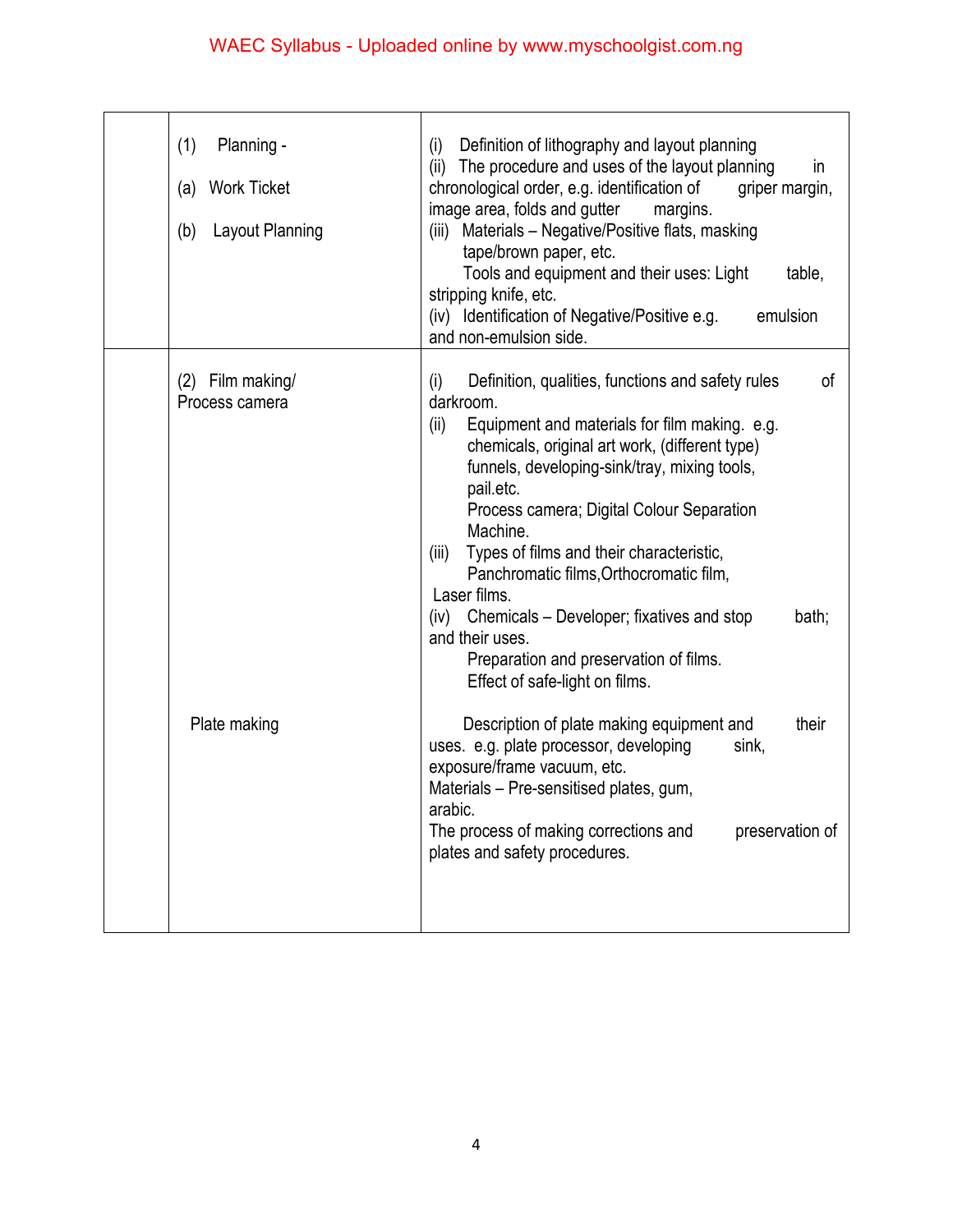# WAEC Syllabus - Uploaded online by www.myschoolgist.com.ng

| 7 | <b>Machine Printing</b><br><b>Offset Machine Printing</b><br>(i) | Techniques of offset printing<br>(i)<br>Spare parts and maintenance procedures<br>(ii)<br>e.g.<br>lubrication, bearings, rollers<br>setting, etc.<br>Brief history of offset lithographic machine.<br>(iii)<br>Configuration of lithographic machine.<br>(iv)<br>Plate and adjustment in correcting image<br>(v)<br>position on the sheet during the printing<br>process.<br>Functions of the important parts of the press<br>(vi)<br>and its running.<br>(vii)<br>Major units of a lithographic printing machine<br>and their functions. |
|---|------------------------------------------------------------------|-------------------------------------------------------------------------------------------------------------------------------------------------------------------------------------------------------------------------------------------------------------------------------------------------------------------------------------------------------------------------------------------------------------------------------------------------------------------------------------------------------------------------------------------|
|   | <b>Relief Printing</b><br>(ii)                                   | History; explanation; principles and types of<br>(i)<br>relief printing.<br>(ii)<br>Important parts and maintenance.<br>Method and schemes of imposition.<br>(iii)<br>Types of image carrier.<br>(iv)<br>Tools and Materials- Chase, Quoin,<br>(v)<br>Solvents, Oils, etc.                                                                                                                                                                                                                                                                |
|   | (iii) Gravure Printing<br>(Intaglio)                             | History, explanation, principles and types of<br>(i)<br>Gravure Image Carrier.<br>(ii) Products and advantages/disadvantages.                                                                                                                                                                                                                                                                                                                                                                                                             |
|   | <b>Flexographic Printing</b><br>(iv)                             | Definition and concept of flexography and its<br>(i)<br>image<br>carrier.<br>(ii) Differences between flexography printing and<br>other<br>machine printing.<br>(iii) The importance of flexographic printing to<br>packaging industry e.g. cellophane and<br>pharmaceutical industry.<br>(iv) Products- cellophane bags, pharmaceutical<br>and<br>food packing products.                                                                                                                                                                 |
| 8 | Legal Aspects of the Printing<br>Industry                        | Trade houses in the printing industry and their<br>(i)<br>activities e.g. Employers Association;<br>Professional<br>Bodies, Training Institutions,<br><b>Examination Bodies and</b><br>other Foreign Trade<br>House.<br>Copyright<br>(ii)                                                                                                                                                                                                                                                                                                 |